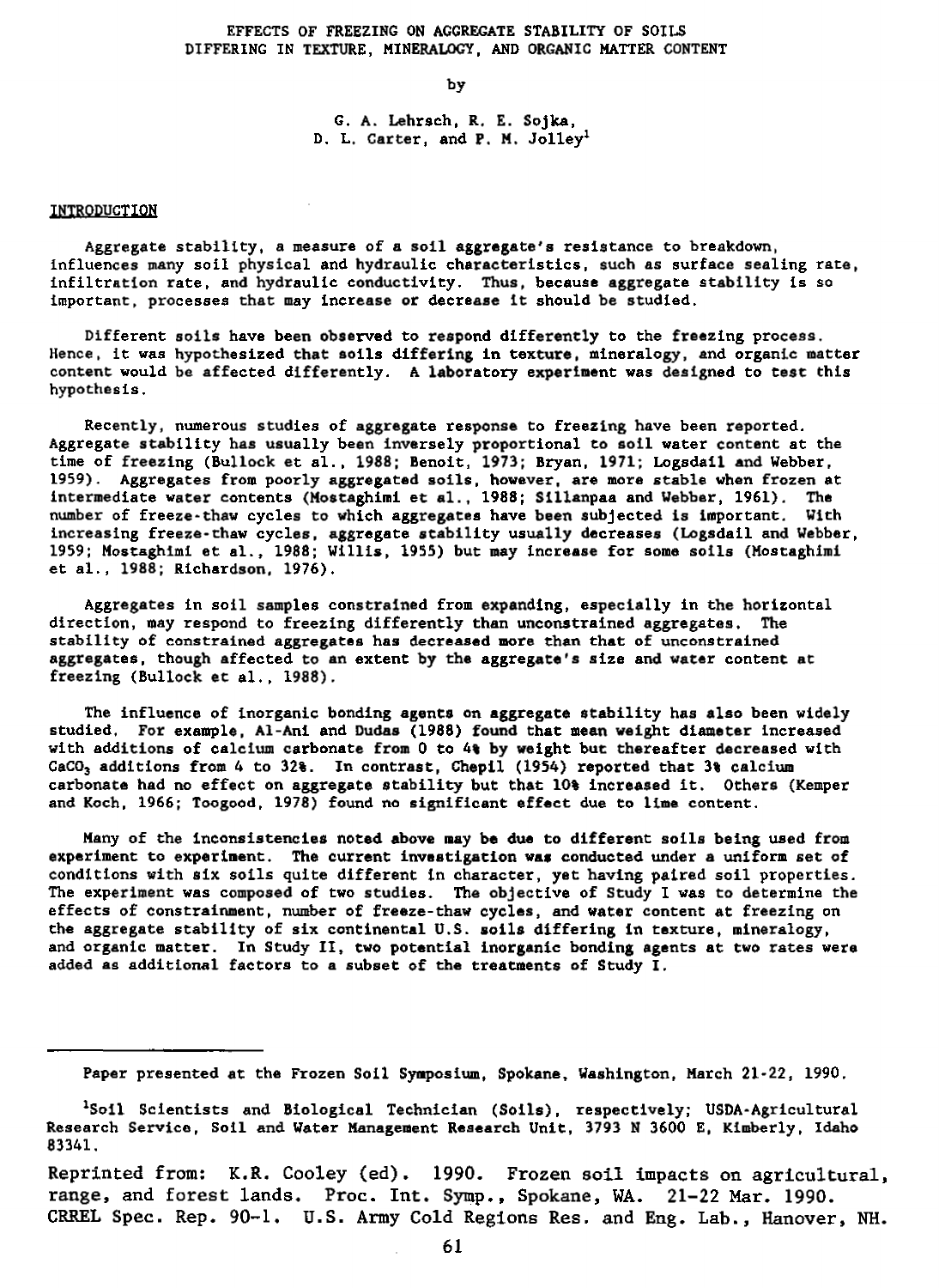#### MATERIALS AND METHODS

The six soils studied (surface horizons only) were obtained from widely separated locations across the United States. The soils were: a Cecil sandy loam (clayey, kaolinitic, thermic Typic Hapludult) from Watkinsville, GA; a Barnes loam (fine loamy, mixed, Udic Haploboroll) from Morris, MN; a Sverdrup sandy loam (sandy, mixed Udic Haploboroll) from Elbow Lake, MN; a Sharpsburg silty clay (fine, montmorillonitic, mesic Typic Argiudoll) from Lincoln, NE; a Portneuf silt loam (coarse silty, mixed, mesic Xerollic Calciorthid) from Kimberly, ID; and a Palouse silt loam (fine silty, mixed, mesic pachic Ultic Haploxeroll) from Pullman, WA. Properties of the six soils (Table 1) were determined (Soil Conservation Service Staff, 1984) by the personnel of the National Soil Survey and Soil Mechanics Laboratories, Lincoln, NE.

# Table 1. Soil properties.

|                       | Particle size distribution |       |      | Bulk                 | Predominant<br>mineral |                | Organic<br>matter    |  |
|-----------------------|----------------------------|-------|------|----------------------|------------------------|----------------|----------------------|--|
| Soil type             | Sand                       | Silt. | Clay | density              | type                   | рH             | content <sup>*</sup> |  |
|                       |                            |       |      | $g$ cm <sup>-3</sup> |                        | $(in$ $CaCl2)$ | - 8                  |  |
| Barnes Loam           | $\cdots$<br>49             | 34    | 17   | 1.25                 | 2:1                    | 7. L           | 3.41                 |  |
| Cecil sandy loam      | 67                         | 16    | 17   | 1.69                 | 1:1                    | 4.6            | 1.24                 |  |
| Palouse silt loam     | 10                         | 70    | 20   | 1.15                 | 2:1                    | 4.5            | 3.03                 |  |
| Portneuf silt loam    | 22                         | 66    | 12   | 1.24                 | 2:1                    | 7.8            | 1.24                 |  |
| Sharpsburg silty clay | 3                          | 56.   | 41   | 1.33                 | 2:1                    | 5.4            | 3.19                 |  |
| Sverdrup sandy loam   | 76                         | 15    | 9    | 1.43                 | 2:1                    | 6.0            | 2.21                 |  |

• as estimated from the organic C content using the Van Bemmelen 1.724 factor.

#### Study I

A randomized complete block design with three replications and a factorial arrangement of treatments was used. Sources of variation were soils, number of freeze-thaw cycles, constrainment, and water content. Freeze-thaw cycles were either 0, 1, 3, or 5 with the 0 level signifying no freezing. The constrainment factor was at one of two levels, either constrained (in brass cylinders 5 cm high with an inside diameter of 2.75 cm) or unconstrained (aggregates placed loosely on Al weighing dishes). The water content factor (qualitatively either low, medium, or high) was quantitatively either 0.05, 0.15, or 0.25 g/g for the coarse-textured Sverdrup and Cecil soil or 0.10, 0.20, or 0.30 g/g for the remaining soils. It should be noted that subsequent figures, for the sake of uniformity, will indicate Sverdrup and Cecil soil samples to have water contents of 0.10, 0.20, or 0.30  $g/g$ . Because some data were missing due to sample mistreatment in the laboratory, statistical analyses were performed using a linear model (SAS Institute, Inc., 1985). Aggregate stability values were reported as least-squares (or marginal) means (Searle at al., 1980). These least-squares means, estimates of the means that would have been obtained had no data been missing, were separated, utilizing a significance probability of 5%, using an option available in SAS (SAS Institute, Inc., 1985).

Samples were prepared by sieving field-moist soil (gravimetric water contents ranged from 7 to 22% and averaged 13%) through a 4-mm sieve. Soil was not permitted to air dry between the time it was sampled in the field and analyzed in the laboratory. To prepare constrained samples, the water content of the sieved soil was first adjusted slowly to the desired level, i.e., either lowered by drying in air or raised by misting in a vaporizer (Kemper and Rosenau, 1986). Moist soil was packed by tapping into each brass cylinder until a dry bulk density of 1.15 g/cm' was reached. Each packed cylinder was sealed in a polyethylene bag to both inhibit water loss and prevent water uptake, inserted into a styrofoam tray, and stored at +6°C until the remaining cylinders were packed. The styrofoam, a minimum of 7 cm underneath and 2 cm around each cylinder, served as insulation so that freezing occurred primarily downward from the surface. Unconstrained samples were prepared by sieving the **less** than 4-mm field-moist soil through a 1-mm sieve and placing the equivalent of  $10$  g of oven-dry 1- to 4-mm aggregates in an Al weighing dish. Our interest was in the response of the 1- to 4-mm aggregates. When studying unconstrained samples, the less than 1-mm aggregates would by design exert no confining pressure on the desired size fraction of aggregates and thus could be omitted from the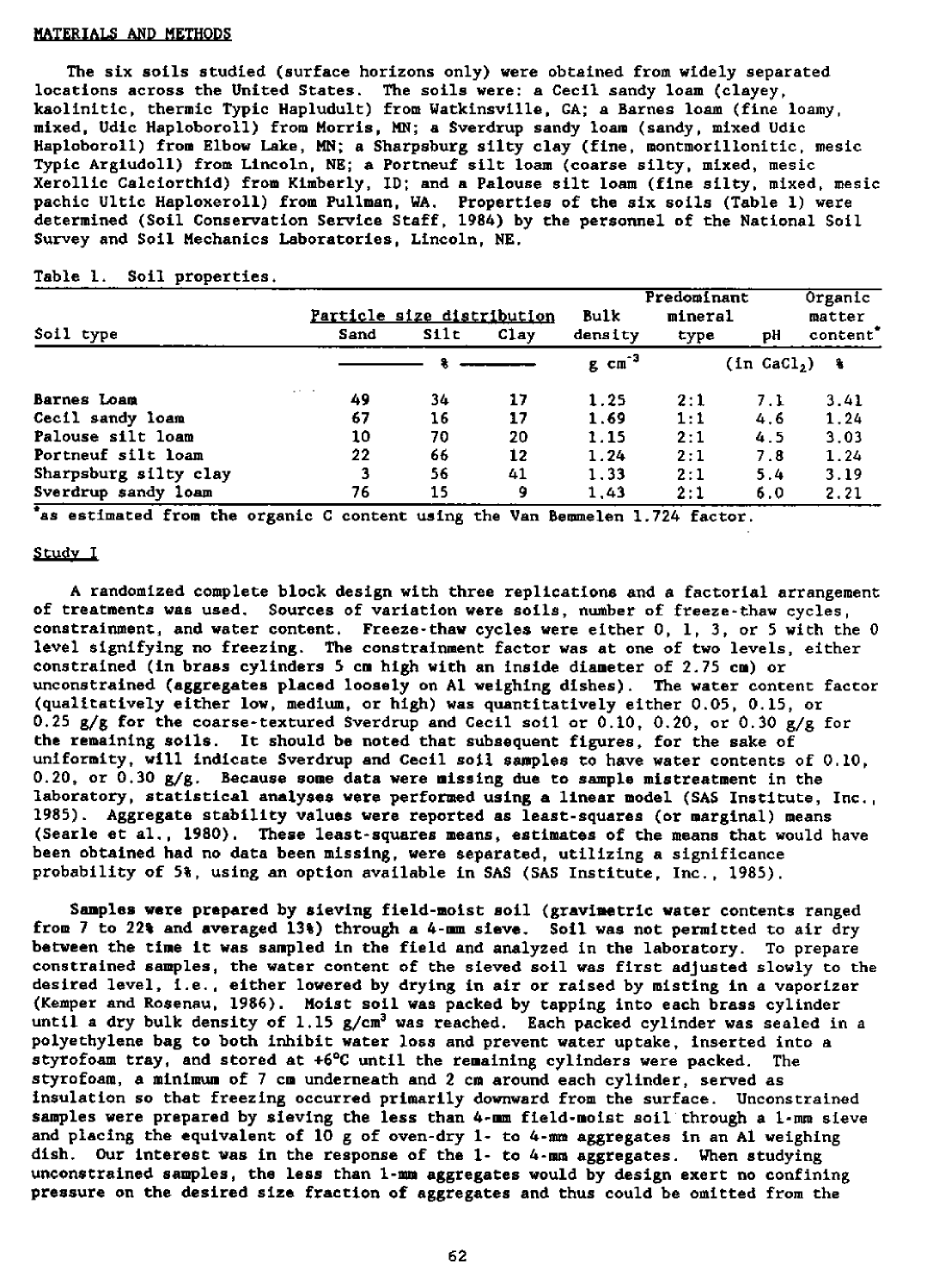unconstrained samples. Each dish was sealed in a polyethylene bag, placed on a plastic tray, and stored at +6°C until the remaining unconstrained samples were prepared.

All prepared samples were subjected to either 0, 1, 3, or 5 freeze-thaw cycles. One cycle was completed when prepared soil samples were frozen at -14°C for 24 hours, and subsequently thawed at +6°C for 48 hours. Samples were convectively frozen without access to water. Freezing-induced vertical expansion of the soil in the cylinders was measured. For all samples, a data logger within each enclosure recorded ambient air temperatures. The 0 cycle samples were not frozen but were stored at +6°C for a minimum of 48 hours. Before the aggregate stability analysis, all samples were brought to room temperature on a lab bench for 2 hours. Aggregate stability was determined using the procedure of Kemper and Rosenau (1986) modified so that field-moist 1- to 4-mm aggregates were vapor-wetted to 0.30 g/g prior to wet sieving.

#### Study II

The experimental design was the same as for Study I but the sources of variation were different. Factors were soils, number of freeze-thaw cycles, water content, potential bonding agents, and bonding agent addition rates. Freeze-thaw cycles were either 1 or 3. All samples were constrained in brass cylinders. The water content factor was either 0.05 or 0.25  $g/g$  for the coarse-textured Sverdrup and Cecil soil or 0.10 or 0.30  $g/g$  for the remaining soils. Finely ground reagent grade CaCO<sub>3</sub> or CaSO<sub>4</sub> was added as a bonding agent at a rate of either 0.2 or 1.0% by weight of oven-dry soil. The statistical analysis was similar to that of Study I. Least-squares means were separated utilizing a significance probability of 5%.

Samples were prepared by coating less than  $4$ -mm field-moist soil with ground CaCO<sub>3</sub> or CaSO<sub>4</sub>. The desired mass of CaCO<sub>3</sub> or CaSO<sub>4</sub> was distributed as evenly as possible over all surfaces of a known mass of sieved soil on plastic sheeting, and thoroughly mixed. Thereafter, in a vaporizer, soil water content was raised to the desired level as described earlier. This moist, coated soil was then packed into a brass cylinder using the procedure of Study I. All packed cylinders were subjected to either 1 or 3 freezethaw cycles. After the soil had thawed the last time, it *was* permitted to warm to room temperature over a 2-hour period, removed from the cylinder, and analyzed for aggregate stability using the procedure of Study I.

# RESULTS AND DISCUSSION

### Study <sup>I</sup>

Aggregate stability (averaged over freeze-thaw cycles) is shown as a function of water content in Figure 1 for constrained samples and in Figure 2 for unconstrained samples. Figure 1 reveals that, for each soil, aggregate stability decreased as water contents increased from 10 to 30%. The stability of the Sharpsburg, Palouse, and Barnes soils (all medium-textured or finer with organic matter contents of 3% or more) decreased twice as much from 20 to 30% than from 10 to 20% water content. The stability of the Portneuf silt loam, with nearly 60% less organic matter (1.24%, Table 1), however, dropped just as much from 20 to 30% as it did from 10 to 20%. Thus, elevated organic matter, known to improve the stability of aggregates with diameters over 0.25 mm (Tisdall and Oades, 1982), was also more effective in stabilizing aggregates frozen at lower than at higher water contents. The coarse-textured Cecil exhibited the greatest drop in aggregate stability from 10 to 20%. Large differences in aggregate stability exist from soil to soil even at the same water content. For example, Portneuf and Palouse, two silt loans from the Pacific Northwest, differ in stability by over 25 percentage points at a 10% water content.

Findings for constrained samples (Fig. 1) were similar to those for unconstrained samples (Fig. 2). Some differences were noted, however. In Figure 2, though the difference was not significant, aggregate stability tended to increase slightly from 10 to 20% for the Sharpsburg, Palouse and Barnes soils. Figure 2 also indicates that the Sharpsburg, Palouse, and Barnes, the soils highest in organic matter, had the highest percentages of stable aggregates when frozen at a water content of 10%. These same three soils were still the most stable when frozen at 30%.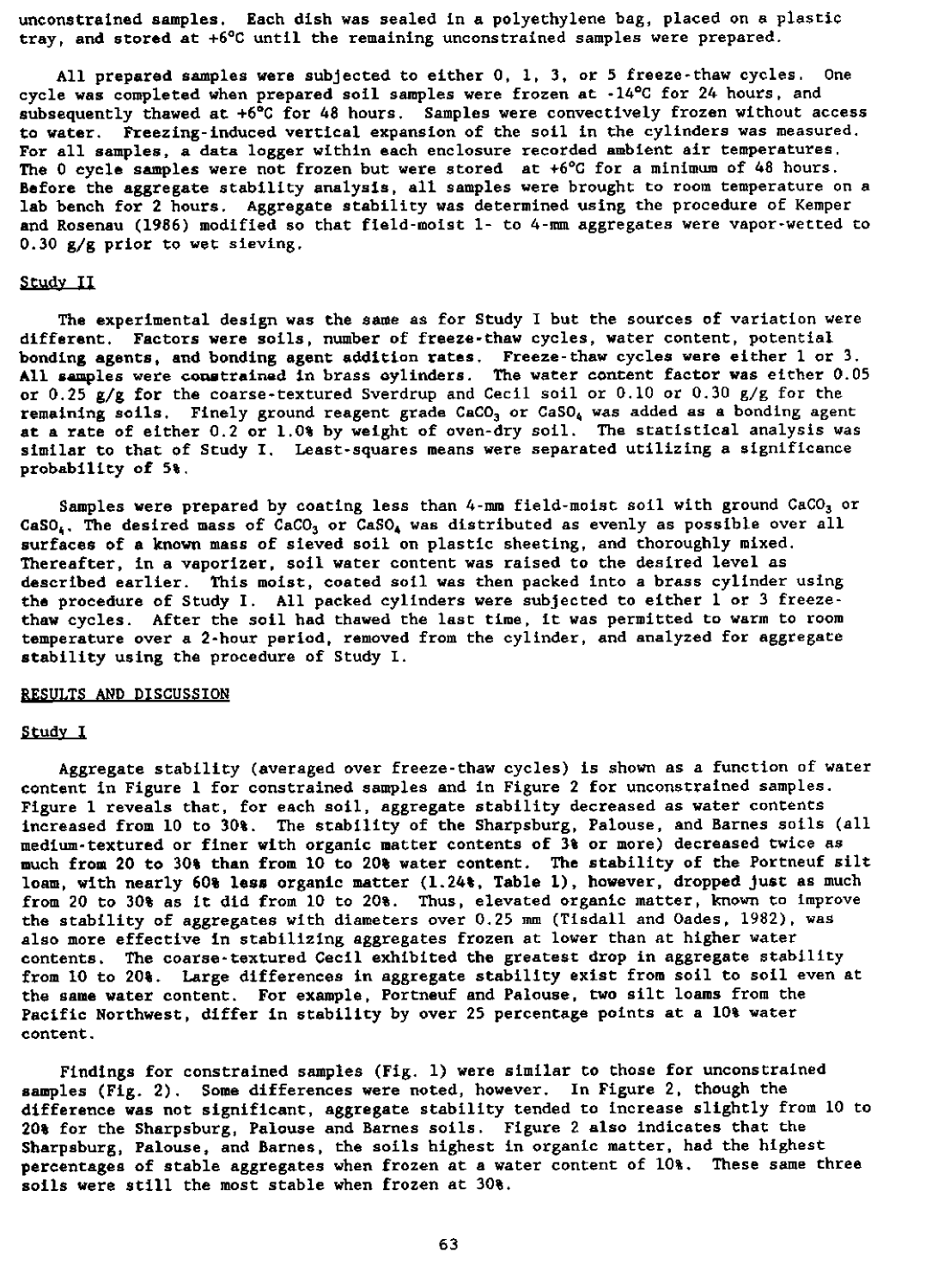

Figure 1. Aggregate stability (averaged over freeze-thaw cycles) as a function of water content for constrained samples of each soil. Within each soil, means without a common letter differ significantly at the 0.05 **level.**



Figure 2. Aggregate stability *as a* function of water content for unconstrained samples of each soil. Within each soil, means without a common letter differ significantly at the 0.05 level.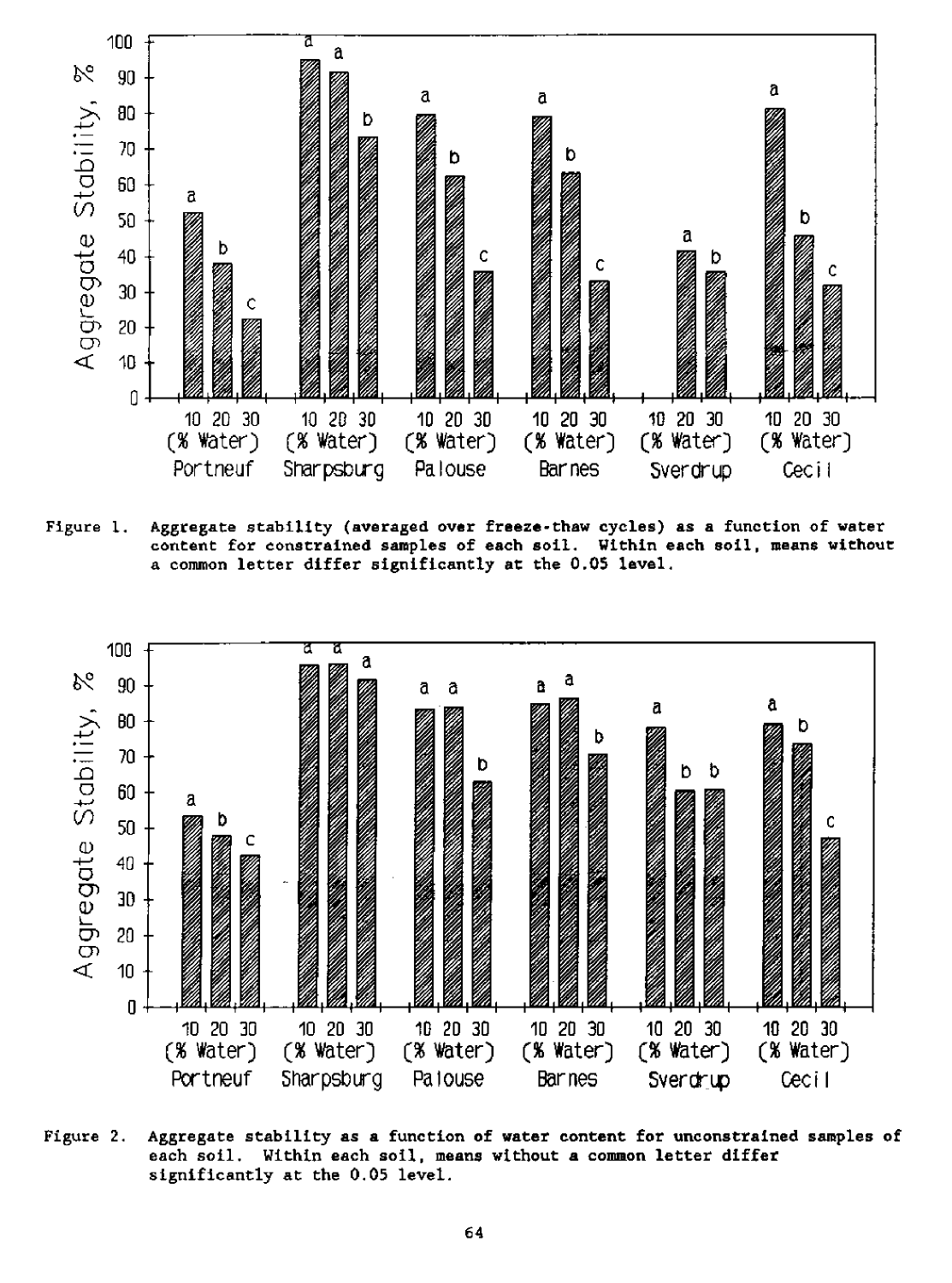In Figure 3, the data (again averaged over freeze-thaw cycles) for a Palouse silt loam illustrate a typical response to constreinment of aggregates while frozen at different water contents. For every soil, constrainment decreased the stability of aggregates frozen at higher (20-30%) water contents. Expansion of ice crystals likely caused planes of weakness in the aggregates whose horizontal displacement was limited by the confining pressure of the brass cylinders. These planes of weakness subsequently manifested their presence during the wet sieving process. Figure 3 also indicates that aggregate stability decreased faster with increasing water content when frozen constrained rather than unconstrained.



Figure 3. Stability of Palouse aggregates as affected by constrainment at each water content. Within each water content, means without a common letter differ significantly at the 0.05 level.

Table 2 lists aggregate stabilities, averaged over water content, of constrained samples of each soil after each freeze-thaw cycle. The Palouse and Barnes soils increased significantly in stability with increasing number of freeze-thaw cycles. Both are mediumtextured soils with relatively high organic matter contents.

| Table 2. Effect of freeze-thaw cycles on aggregate stability (constrained samples only). |  |  |  |  |  |  |  |  |  |  |
|------------------------------------------------------------------------------------------|--|--|--|--|--|--|--|--|--|--|
|------------------------------------------------------------------------------------------|--|--|--|--|--|--|--|--|--|--|

|               | <u>Aggregate stability</u><br>Number of freeze-thaw cycles |                   |        |                   |  |  |  |
|---------------|------------------------------------------------------------|-------------------|--------|-------------------|--|--|--|
| Soil          | Ð                                                          |                   |        |                   |  |  |  |
|               |                                                            |                   |        |                   |  |  |  |
| <b>Barnes</b> | 53.0 $c^*$                                                 | 56.3 bc           | 59.6ab | 65.4a             |  |  |  |
| Cecil         | 49.5a                                                      | 55.1 a            | 55.8a  | 51.5a             |  |  |  |
| Palouse       | 43.5c                                                      | 60.6 <sub>b</sub> | 71.1a  | 62.1 <sub>b</sub> |  |  |  |
| Portneuf      | 38.1a                                                      | 38.1a             | 36.5a  | 38.4a             |  |  |  |
| Sharpsburg    | 82.8a                                                      | 86.0a             | 88.7a  | 89.1a             |  |  |  |
| Sverdrup      | 45.8a                                                      | 46.5a             |        | 50.6a             |  |  |  |

Means within a row not followed by a common letter differ significantly at the 0.05 level.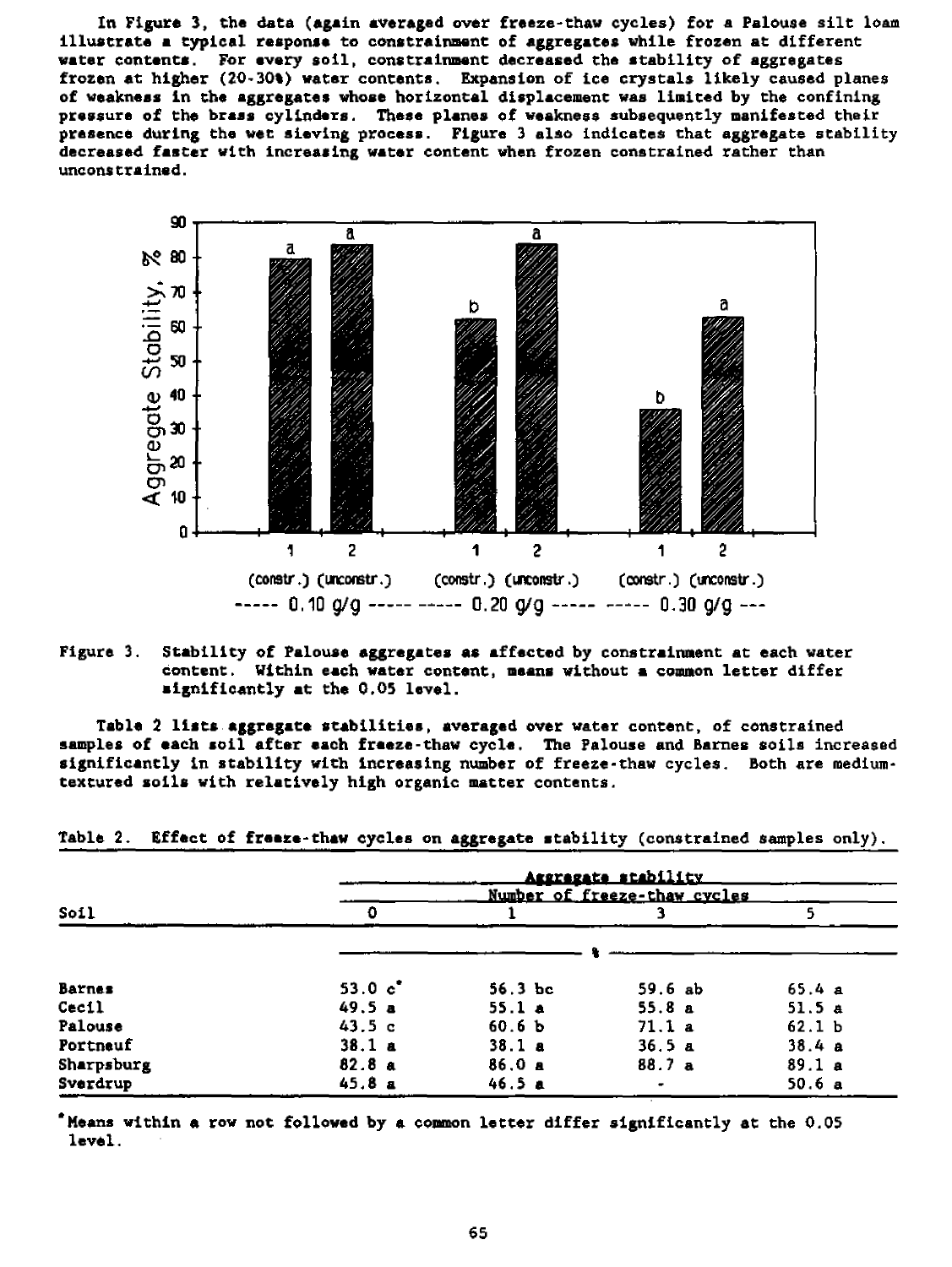When unconstrained, four soils (Fig. 4) increased significantly in aggregate stability with freeze-thaw cycles. In contrast, when constrained, the stability of only two soils increased with freeze-thaw cycles (Table 2). Figure 4 reveals that the coarse-textured Sverdrup and Cecil and, as before, the Palouse and Barnes soils increased in stability. The aggregate stability of Cecil and Palouse increased with each subsequent freeze-thaw cycle, but the response of Sverdrup and Barnes was more variable. The Palouse silt loam was the only soil whose stability increased statistically (and likely practically) from 0 to 1 freeze-thaw cycle. For the remaining three soils, the improvement in stability was minimal, averaging less than nine percentage points over the entire range of cycles studied.



Figure 4. Effects of freeze-thaw cycles on the stability (averaged over water content) of unconstrained aggregates of each soil. Within each soil, means without a common letter differ significantly a t the 0.05 level.

Figure 5 reveals that, within each freeze-thaw cycle, aggregate stability, averaged over all six soils and both constrainment levels, decreased with increasing water content. Also, at least for water contents of 20 and 30%, the stability of aggregates increased when subjected to up to three freeze-thaw cycles but then decreased when subjected to five cycles. Thus, for some soils, there seems to be some rather low number of freeze-thaw cycles beyond which aggregates may become less stable with continued freezing and thawing. This suggests that to minimize soil structural damage (and attendant erosion), soil water contents (at least at the surface of the profile) should be as low as possible entering the winter season (Benoit, 1973). Figure 5 also shows that the higher the water content, the greater the increase or decrease caused by freeze-thaw cycles. In other words, freeze-thaw cycles exerted their greatest effect, whether beneficial or detrimental, on aggregate stability at the highest water contents.

# Study II

Results from Study II confirmed a number of the findings of Study I. First, aggregate stability decreased when water contents increased from 10 to 30%. Second, the decrease in aggregate stability varied from soil to soil, in general being greatest for coarsetextured soils and least for fine-textured soils. Of particular interest, however, was the influence of  $CaCO<sub>3</sub>$  and  $CaSO<sub>4</sub>$  on aggregate stability. Statistical analysis indicated that, at the 5% level, neither of the potential bonding agents affected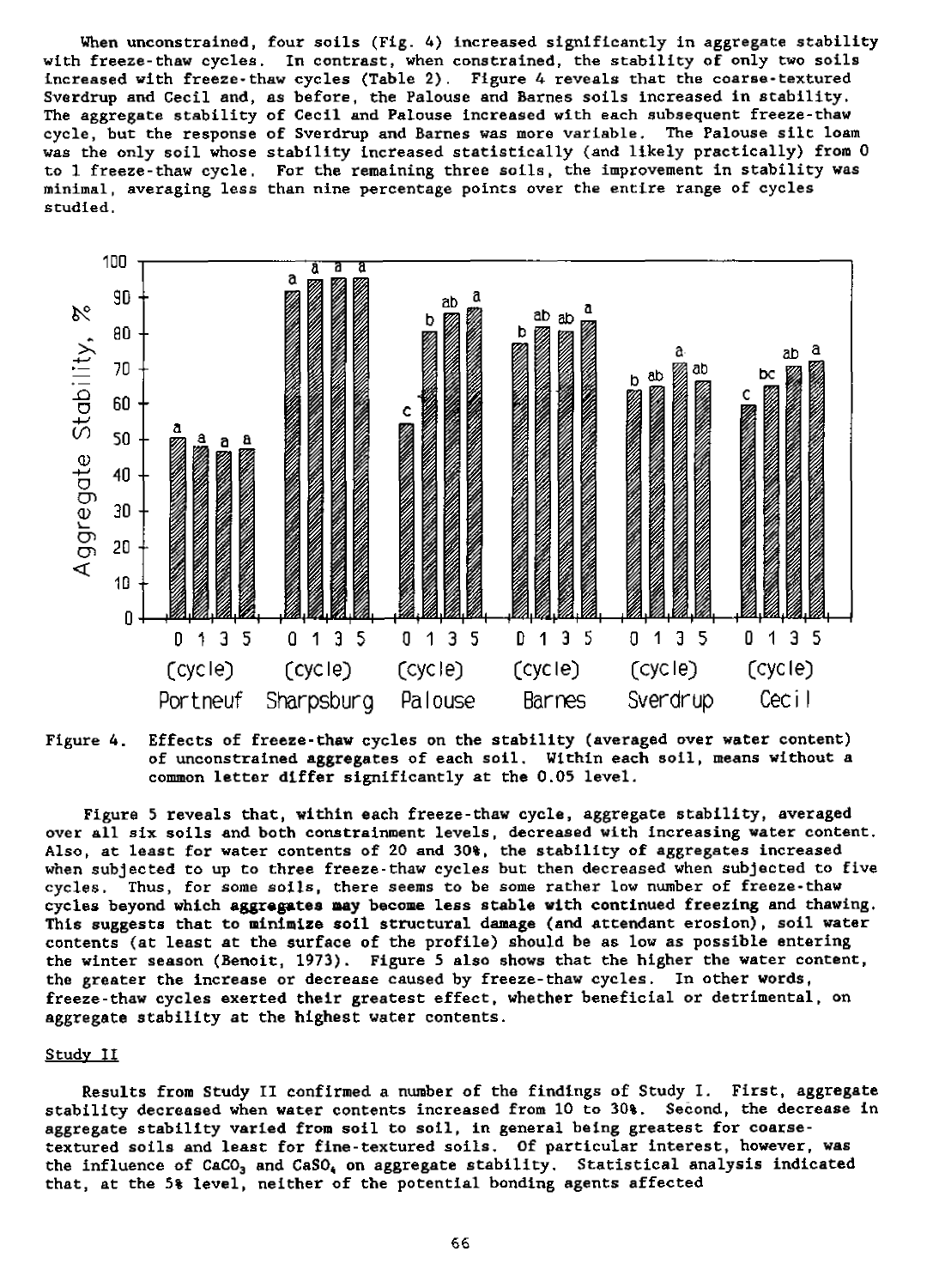

Figure 5. Aggregate stability (averaged over soils and constrainment levels) as a function of freeze-thaw cycles at each water content. Within each water content, means without a common letter differ significantly at the 0.05 level.

aggregate stability. The effect of the bonding agents did, however, approach significance at the 10% level. The trend of the response indicated that aggregate stability was higher with the addition of calcium sulfate than calcium carbonate. Moreover, aggregate stability tended to decrease with increasing rates of the bonding agents. This decrease in stability was greatest when  $CaCO<sub>3</sub>$  was added to soil samples at a water content of 30%. Statistical analyses of these data are continuing.

#### Results in light of the objectives

Interactions among the factors examined were the rule rather than the exception in both studies. Constrainment, number of freeze-thaw cycles, and water content at freezing were all found to significantly affect the stability of the six soils, though differently depending upon both the soil in question and the levels of the other factors. In Study I, the effect of constrainment differed depending upon the soil, the water content, and the number of freeze-thaw cycles. When the **six** soils were taken as a whole, the effect of freeze-thaw cycles on aggregate stability depended upon the water content at freezing. In Study II, the decrease in aggregate stability caused by an increase in water content differed according to the texture of the soil being frozen.

# Results in relation to others' findings

The results of these two studies are similar in most but not all respects to the results obtained by other investigators. The decrease in aggregate stability with increasing water content, found by others for loam and silt loam soils (Bullock et al., 1988; Benoit, 1973), was confirmed and found to occur for finer- and coarser-textured soils as well (Fig. 1 and 2). We found that constrained aggregates were less stable than unconstrained aggregates after freezing (Fig. 3) as reported by Bullock at al. (1988). As found by Mostaghimi et al. (1988) for unconstrained samples of a silt loam and Richardson (1976) for a different silt loam, aggregate stability may increase with increasing number of freeze-thaw cycles (see Fig. 4, especially the Palouse silt loam). When, as in this study, soils are not air-dried prior to analysis, this increase in stability with freeze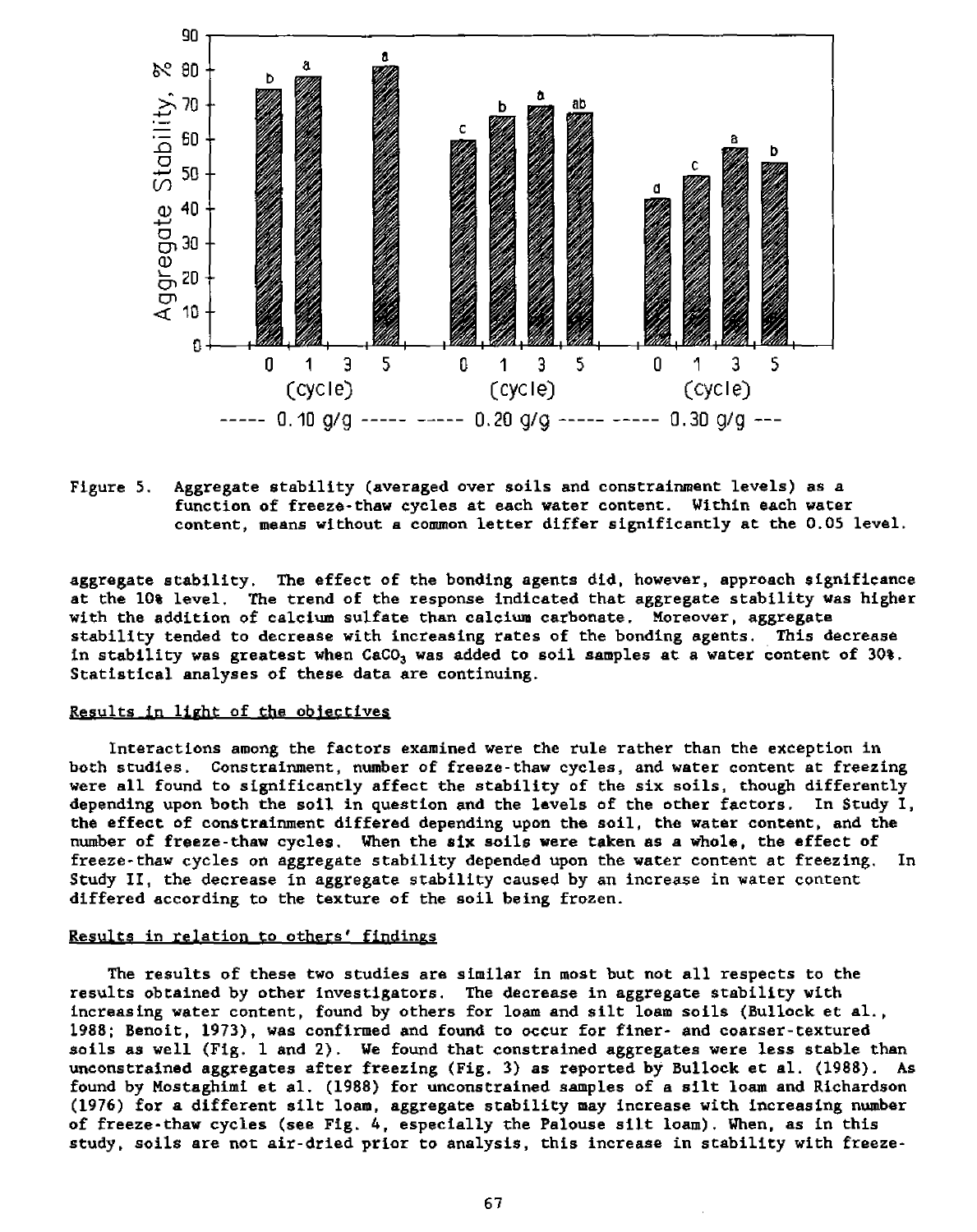thaw cycles may be the norm rather than the exception (Figs. 4 and 5). The finding of this study that aggregate stability (as an average response for six soils) increases with up to three freeze-thaw cycles but decreases thereafter (Fig. 5) is supported by the results of Mostaghimi et al. (1988) for a Crofton silt loam (fine silty, mixed, mesic Typic Ustorthent). In contrast, the results presented in Figure 4 showing an increase in stability with freeze-thaw cycles for unconstrained samples of four of **six** soils are at odds with the results presented by Mostaghimi et al. (1988) showing a decrease in stability with freeze-thaw cycles for two of three soils. Such a discrepancy may well result because their soils were air-dried before their experiment was conducted. Airdrying could have strengthened bonds within the aggregates, thus effectively masking the increase in aggregate stability detected for the first few freeze-thaw cycles (Fig. 5). The finding in Study II that  $CaCO<sub>3</sub>$  added at either 0.2 or 1.04 by weight did not significantly affect aggregate stability agrees with the results of Chepil (1954), Kemper and Koch (1966), and Toogood (1978) but disagrees with those of Al-Ani and Dudes (1988). There were, however, differences in both soils and procedures between the study of Al-Ani and Dudes (1988) and Study II. The soil samples used by Al-Ani and Dudes (1988) were from the BC horizons of two soils with clay contents of 32 or 42% whereas the soil samples used in Study II were from the surface horizons of soils generally of much lower clay content (Table 1). Procedurally, air-dry soil and 4- to 8-mm aggregates were used by Al-Ani **and Dudes** (1988) **while field-moist soil and** 1- to 4-mm aggregates were used in Study /I. A number of the earlier studies that found CaCO<sub>3</sub> to affect aggregate stability used very high calcium carbonate application rates. The rates considered in Study II were more feasible application rates for agricultural production.

### **CONCLUSIONS**

Constrained aggregates at gravimetric water contents of 20% or more were less stable after freezing than were unconstrained aggregates. For some soils particularly when unconstrained, aggregate stability tended to first increase with increasing number of freeze-thaw cycles and then decrease. The mean response of all six soils showed that the effect of different numbers of freeze-thaw cycles was most pronounced at the highest water content (30%). The one response most consistent throughout the experiment was that aggregate stability decreased with increasing water content at the time of freezing.

### ACKNOWLEDGMENT

The authors gratefully acknowledge the contributions of Drs. Russ Bruce, John Gilley, Hans Kok, and Bob Young for initial soil sampling and of Miss Michelle Garrison, Miss Tonya Pearson, Mr. Ron Peckenpaugh, and Miss Deb Watkins for sample preparation and laboratory analyses.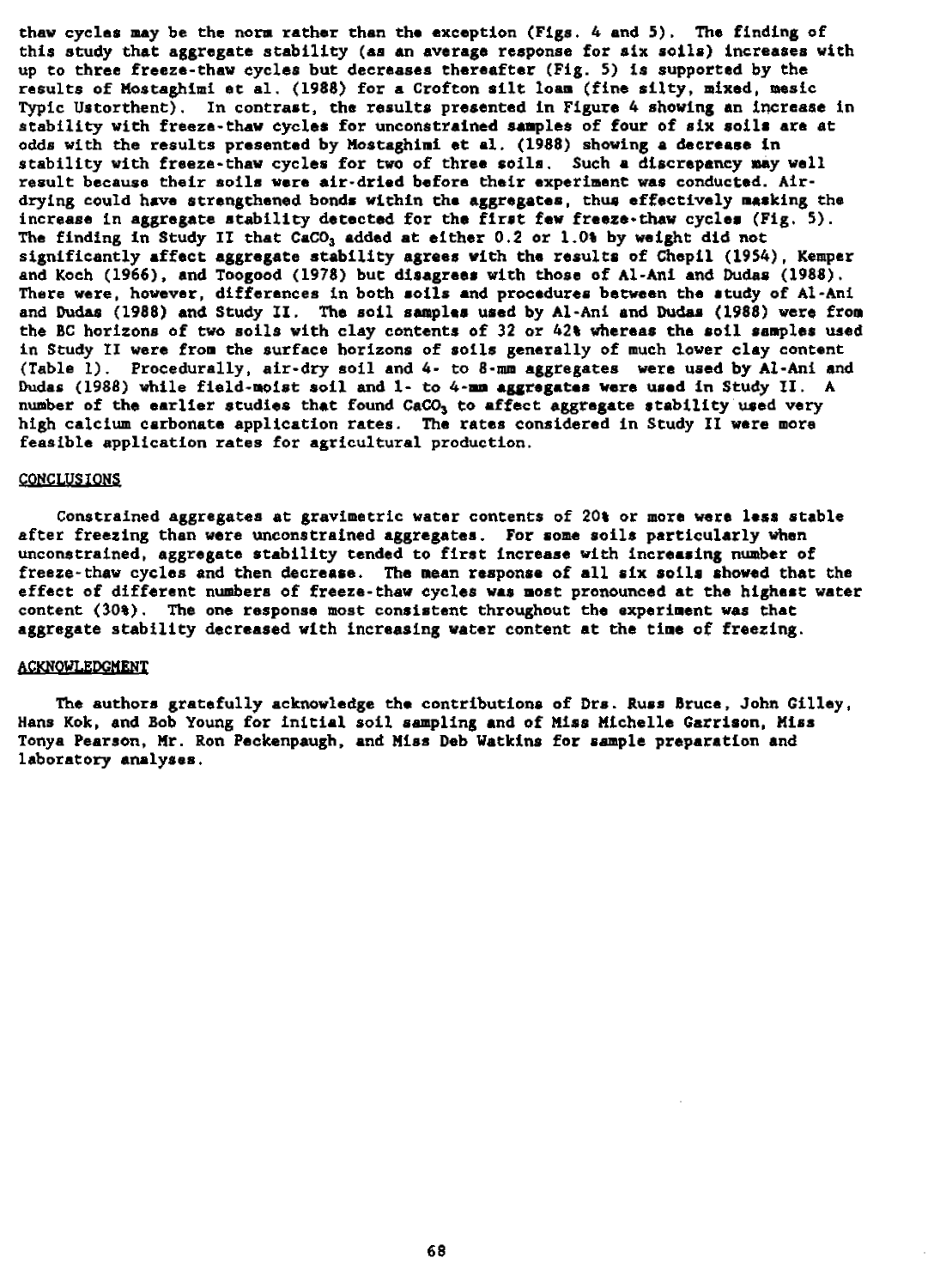#### REFERENCES

- Al-Ani, A. N. and M. J. Dudes (1988) Influence of calcium carbonate on mean weight diameter of soil. Soil Tillage Research, Vol. 11, pp. 19-26.
- Benoit, G. R. (1973) Effect of freeze-thaw cycles on aggregate stability and hydraulic conductivity of three soil aggregate sizes. Soil Science Society of America Proceedings, Vol. 37, No. 1, pp. 3-5.
- Bryan, R. B. (1971) The influence of frost action on soil aggregate stability. Transactions of the Institute of British Geographers, Vol. 50, pp. 71-88.
- Bullock, M. S., W. D. Kemper and S. D. Nelson (1988) Soil cohesion as affected by freezing, water content, time and tillage. Soil Science Society of America Journal, Vol. 52, No. 3, pp. 770-776.
- Chepil, W. S. (1954) Factors that influence.clod structure and erodibility of soil by wind. III. Calcium carbonate and decomposed organic matter. Soil Science, Vol. 77, No. 6, pp. 473-480.
- Kemper, W. D. and E. J. Koch (1966) Aggregate stability of soils from western United States and Canada. U.S. Department of Agriculture Technical Bulletin 1355. U.S. Government Printing Office, Washington, D.C. 52 pp.
- Kemper, W. D. and R. C. Rosenau (1986) Aggregate stability and size distribution, pp. 425-442. In A. Klute (Editor), Methods of soil analysis, Part 1. Agronomy Monograph, No. 9
- Logsdail, D. E. and L. R. Webber (1959) Effect of frost action on structure of Haldimand clay. Canadian Journal of Soil Science, Vol. 39, pp. 103-106.
- Mostaghimi, S., R. A. Young, A. R. Wilts and A. L. Kenimer (1988) Effects of frost action on soil aggregate stability. Transactions of the ASAE, Vol. 31, No. 2, pp. 435-439.
- Richardson, S. J. (1976) Effect of artificial weathering cycles on the structural stability of a dispersed silt soil. Journal of Soil Science, Vol. 27, No. 3, pp. 287- 294.
- SAS Institute, Inc. (1985) SAS/STAT guide for personal computers. 6th ed. SAS Institute, Inc., Cary, North Carolina. 378 pp.
- Searle, S. R., F. M. Speed and G. A. Milliken (1980) Populations marginal means in the linear model: An alternative to least squares means. American Statistician, Vol. 34, pp. 216-221.
- Sillanpaa, M. and L. R. Webber (1961) The effect of freezing-thawing and wetting-drying cycles on soil aggregation. Canadian Journal of Soil Science, Vol. 41, pp. 182-187.
- Soil Conservation Service Staff (1984) Procedures for collecting soil samples and methods of analysis for soil survey. USDA-SCS Soil Survey Invest. Rep. No. 1. U.S. Government Printing Office, Washington, D.C. 68 pp.
- Tisdall, J. M. and J. M. Oades (1982) Organic matter and water-stable aggregates in soils. Journal of Soil Science, Vol. 33, No. 2, pp. 141-163.
- Toogood, J. A. (1978) Relation of aggregate stability to properties of Alberta soils, pp. 211-214. In W. W. Emerson, R. D. Bond and A. R. Dexter (Editors), Modification of Soil Structure. John Wiley and Sons, Inc., Chichester.
- Willis, Wayne O. (1955) Freezing and thawing, and wetting and drying in soils treated with organic chemicals. Soil Science Society of America Proceedings, Vol. 19, No. 3, pp. 263-267.